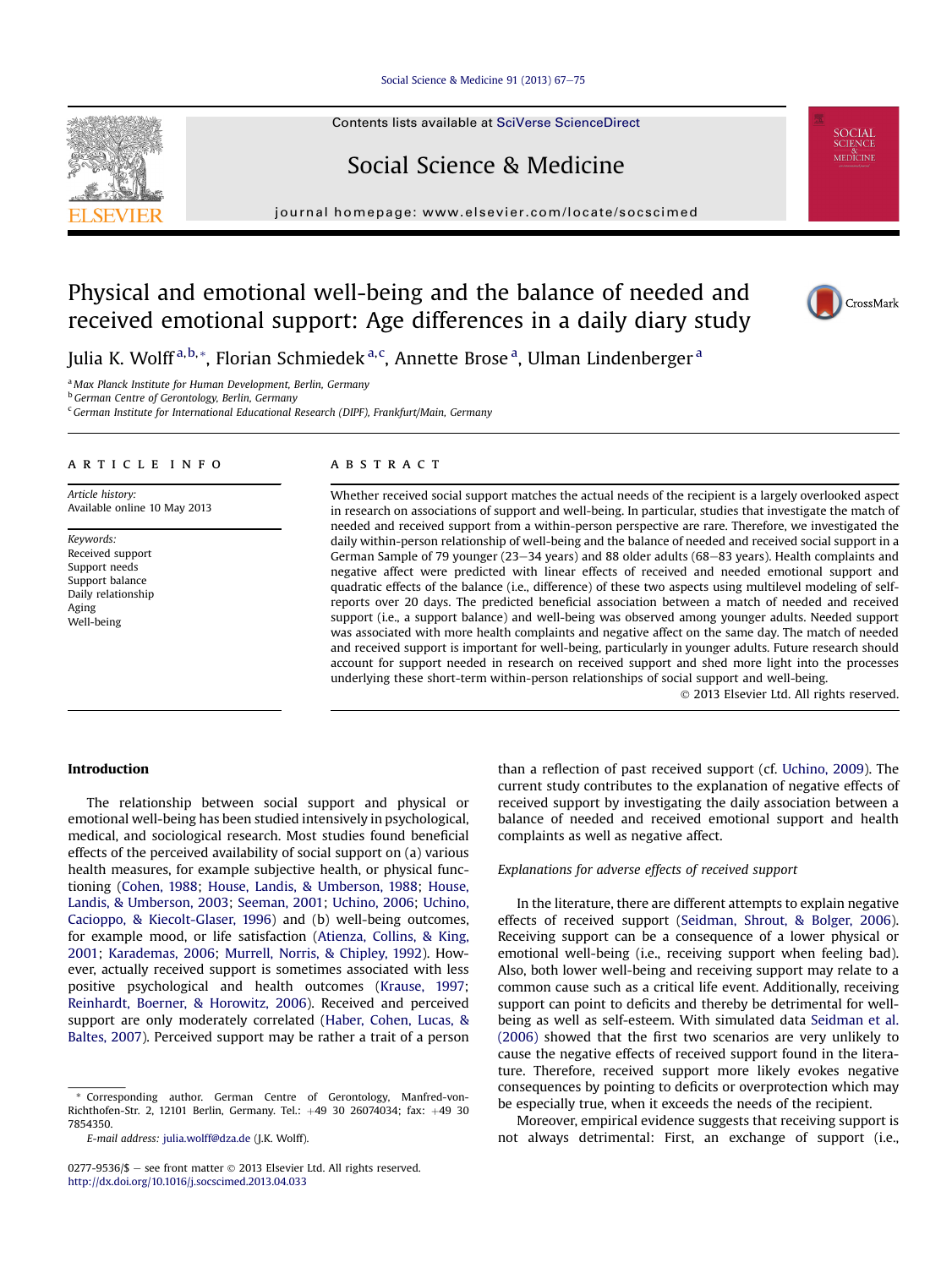reciprocity in social relationships) was shown to be beneficial for well-being and health, while especially receiving more than giving was associated with less positive outcomes (e.g., [Gleason, Iida,](#page-7-0) [Bolger, & Shrout, 2003;](#page-7-0) [Jung, 1997;](#page-7-0) [Väänänen, Buunk, Kivimaki,](#page-8-0) [Pentti, & Vahtera, 2005\)](#page-8-0). Second, receiving support from a partner seems beneficial in daily relationships, but only if the support is not noticed by the recipient [\(Bolger & Amarel, 2007](#page-7-0); [Bolger,](#page-7-0) [Zuckerman, & Kessler, 2000](#page-7-0); [Gleason, Bolger, Iida, & Shrout,](#page-7-0) [2008](#page-7-0); [Maisel & Gable, 2009;](#page-8-0) [Shrout, Herman, & Bolger, 2006](#page-8-0)).

What has received little attention so far is the importance of a match of needed and received support-in particular, whether received support was actually needed by the recipient in daily life, and this aspect may be crucial to evaluate effects of received support ([Cutrona, 1990](#page-7-0)). The kind and amount of support received should match the individual needs caused by stressful situations (matching hypothesis).

First empirical findings are mainly in accordance with these notions: Over a course of five years, marriage satisfaction was more likely to decline when there was an over- or under-provision of support by the partner ([Brock & Lawrence, 2009\)](#page-7-0). Likewise, receiving less support than requested was related to poorer mental and physical health in a Japanese student sample ([Jou & Fukada,](#page-7-0) [2002](#page-7-0)). Conversely, unwanted but received support (including mismatches in kind and amount of support) was associated with poor psychosocial adjustment in women recovering from breast cancer ([Reynolds & Perrin, 2004\)](#page-8-0). In the same vein, a German sample of younger, middle-aged, and older adults rated the occurrence of unwanted support as unpleasant ([Smith & Goodnow,](#page-8-0) [1999](#page-8-0)). To our knowledge, only one study did not find negative effects of an oversupply of support on negative affect and perceived stress in a German sample of students ([Siewert, Antoniw, Kubiak, &](#page-8-0) [Weber, 2011](#page-8-0)). Taken together, both undersupply and oversupply of support may be related to worse health and well-being outcomes.

These effects of a balance of received and needed support are related to and should be discriminated from other concepts of support. While reciprocity is a balance of giving and taking between individuals, the balance of needs and receipts is an evaluation within one individual. Moreover, needing support may be, but is not necessarily, equivalent with seeking support, as a person in need may not become active. Similarly, the provision of support is not verified by the partner who may (or may not) agree that s/he has actually provided it. This means that the balance of received and needed support is a personal evaluation of needs and receipts. It does not include evaluations of the interactive partner (e.g., his or her responsiveness to needs of support; cf. [Maisel & Gable, 2009\)](#page-8-0).

The question of the association between a balance of support and well-being can be approached from two levels: first, as already done in previous work, one can look at between-person relationships, asking questions like: Do persons who in general receive too much or too little support, report lower levels of well-being or a worse health status? Another approach is the within-person perspective asking questions like: Is an over- or undersupply of support on a particular day related to worse well-being or more health complaints on that same day in comparison to days where supply and needs are balanced? Although the congruence between needed and received support may be especially salient at the within-person level, this has not been studied explicitly yet. For example, coping with newly occurring stressors may induce an immediate need for support requiring assistance on the same day. The kind and amount of support received should match the individual needs to cope adequately with the situation. An undersupply of support could indicate unsuccessful coping or ineffective asking for support. Moreover, it may function as a stressor in itself, or it may amplify the negative effect of the source of needed support. Hence, individuals with too little support may report lower physical or emotional well-being. An oversupply of support can also function as a stressor. It can signal unwanted support that the receiver potentially feels obliged to acknowledge, even though it was not helpful. Over and above, an attribution of support need (i.e., overprotection) may give rise to health concerns. That is, support oversupply may encourage the support receiver to dwell on negative feelings and complaints, and hence lower his or her physical and emotional well-being. In summary, those individuals who get as much support as they need on a given day should feel balanced and socially well embedded on that day.

As a consequence of these considerations, we introduce a balance score of received and needed support on a daily basis, that is, a score representing optimal support that is tailored to current needs. We predict that this score shows a quadratic relationship to health and well-being outcomes. As illustrated in Fig. 1, both the oversupply and the undersupply of support may be associated with lower health status or well-being on a given day.

## Adult age differences

As stressors and developmental tasks change across the lifespan, the association between support and well-being is likely to differ between age groups. Even though some studies investigated the relationship between received support and health in older adults (e.g., [Krause, 1997;](#page-7-0) [Reinhardt et al., 2006\)](#page-8-0), only one study investigated age differences in effects of unasked-for support. This study revealed that situations with unasked-for support were reported less frequently by older as compared to younger and middle-aged adults [\(Smith & Goodnow, 1999](#page-8-0)). However, the questions were asked retrospectively, and the authors did not assess the difference between needed and received support directly in their daily lives.

More generally, social support may play a crucial role in older adulthood because old age is characterized by losses in several domains such as health and cognitive functioning [\(Baltes, 1987\)](#page-7-0). Referring to the support-efficacy model ([Antonucci & Jackson,](#page-7-0) [1987](#page-7-0)), available support should increase a sense of self-efficacy and thereby enhance well-being, a suggestion that was empirically supported in older adults (self-efficacy beliefs were positively associated with the availability of social relationships; [Lang,](#page-8-0) [Featherman, and Nesselroade, 1997\)](#page-8-0). However, as noted earlier, received support is a different matter. On the one hand, received support could help individuals in maintaining relatively high levels



Balance of needed and received support

Fig. 1. Illustration of the proposed relationship between balance support and health or well-being.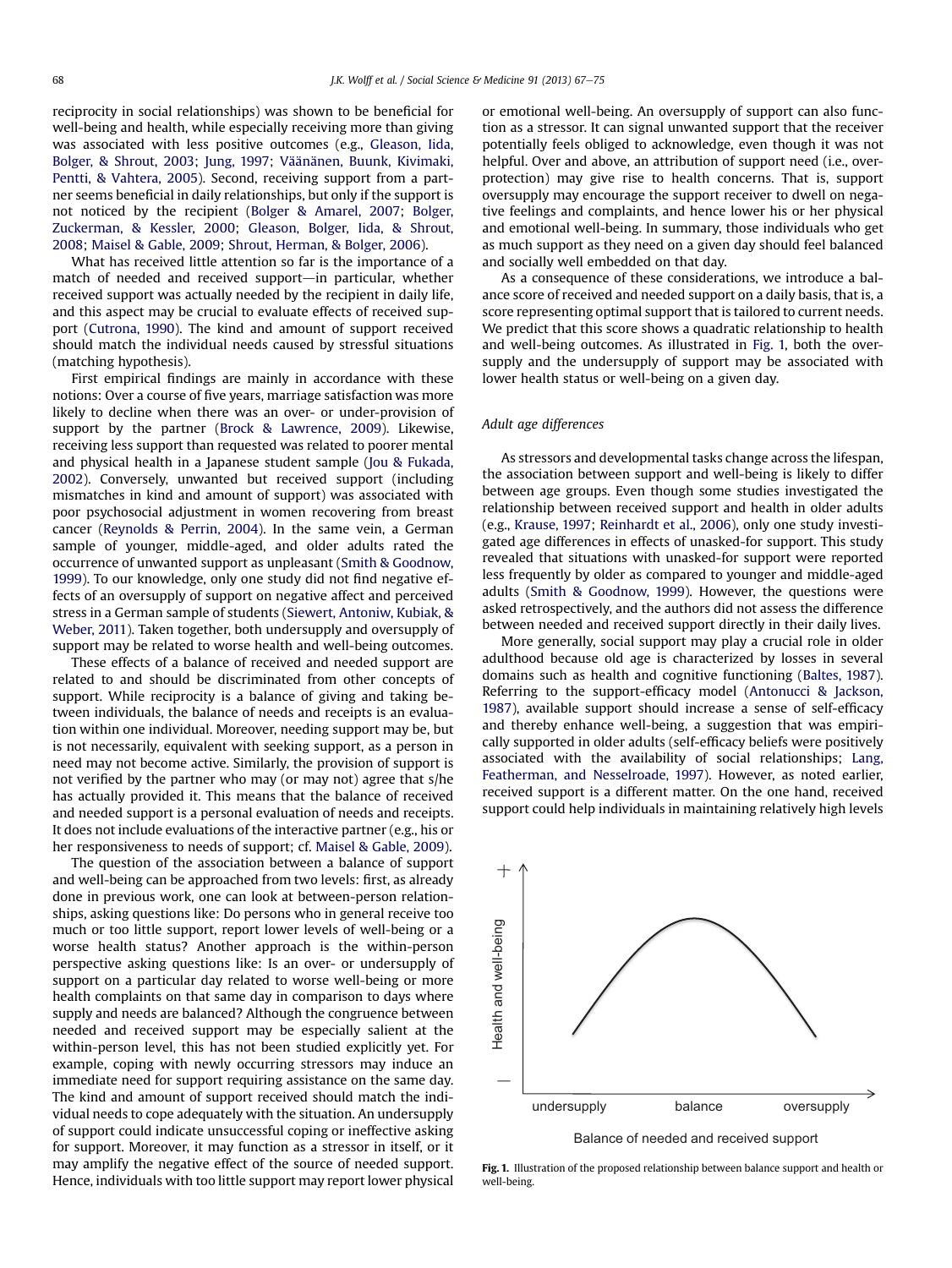of everyday competence. In this case, an undersupply of support leaves an older person alone with his or her problems resulting in worse physical well-being. On the other hand, received support may point to the more prevalent existing deficits and thereby lower self-esteem and well-being of older adults. Here, an oversupply of support may amplify these effects, giving the older person a feeling of dependence and a higher awareness of health problems resulting in worse physical well-being. Thus, oversupply and undersupply of support may both signal a threat to physical well-being, especially for older adults. As almost every person in the older segment of the population suffers from one or more diagnosed health problem ([Aldwin, Park, & Spiro, 2007](#page-7-0)), health complaints may be taken more serious and health per se may be more important to older than to younger adults. Thus, we predict that the effects of under- and oversupply on health complaints are less pronounced in younger than in older adulthood.

For emotional well-being, the situation may be different. According to socio-emotional selectivity theory, older adults are more likely than younger adults to select social interactions in ways that enhance emotional well-being [\(Carstensen, 1995;](#page-7-0) [Carstensen, Fung,](#page-7-0) [& Charles, 2003\)](#page-7-0). Older adults also report higher relationship satisfaction and seem to engage in strategies to maximize positive social experiences ([Luong, Charles, & Fingerman, 2011](#page-8-0)). Perhaps, then, an oversupply of emotional support may actually enhance well-being among older adults because of high relationship quality with the provider of support. In this case, the negative association between support and well-being would be restricted to undersupply of support in older adults. In contrast, younger adults are faced with different developmental goals. According to Havighurst'[s developmental tasks \(1948\),](#page-7-0) they strive for autonomy, or building up their own households and social networks. For them, an oversupply of support might be a threat to these goals and have adverse effects on health and well-being.

#### The present study

In sum, receiving social support is sometimes associated with lower levels of health and well-being. So far, studies on the balance of received and actually needed support in daily experiences on a within-person level are rare. In the present study, we investigated daily associations of needed emotional support, received emotional support, and support balance to self-reported health complaints and negative affect, one important facet of well-being, in younger and older adults. For received and needed support, we expected, consistent with previous research, higher levels of health complaints and negative affect on days when individuals received and needed more support. For support balance, we expected negative effects of both undersupply and oversupply in both age groups. Due to a lack of previous studies, our expectations concerning age group differences were largely explorative. Based on our considerations, we tentatively predicted that effects of support imbalance would be more pronounced for older adults in relation to health, reflecting their greater sensitivity to this domain and less pronounced in relation to negative affect because of the striving for positive emotional experiences in older adulthood.

## Method

This study is part of a larger study, the COGITO Study, which primarily aims at investigating intraindividual variability in cognitive functioning and was conducted at the Max Planck Institute for Human Development in Berlin, Germany. To this end, the participants went through ten days of pretesting, a microlongitudinal phase of on average 101 days, followed by ten days of posttesting from 2006 to 2008 (see [Brose, Schmiedek, Lövdén, &](#page-7-0) [Lindenberger, 2010;](#page-7-0) [Brose, Schmiedek, Lövdén, & Lindenberger,](#page-7-0) [2011](#page-7-0); [Schmiedek, Bauer, Lövdén, Brose, & Lindenberger, 2010;](#page-8-0) [Schmiedek, Lövdén, & Lindenberger, 2009;](#page-8-0) [Schmiedek, Lövdén, &](#page-8-0) [Lindenberger, 2010](#page-8-0)). Two years later, participants were invited to come back for a follow-up study. Of the original sample, 81% underwent another ten days of posttesting, ten daily sessions, and finally one last posttest session. The current study focuses on data from a daily questionnaire of the follow-up study on the ten posttesting and ten daily assessments. The age group comparisons in this study are based on cross-sectional analyses. Ethical approval was given by the ethical review board of the Max Planck Institute for Human Development, Berlin, Germany.

#### Participants and procedure

The sample consisted of 79 younger adults  $(49%$  female;  $23-34$ years) and 88 older adults  $(51\% \text{ female}; 68-83 \text{ years})$ . The ten posttest and ten daily sessions were completed in about four weeks. Participants could complete their sessions daily from Monday to Saturday. The average lag between sessions was 1.6 days.

At the beginning of each session, participants filled in a questionnaire about their well-being, health status, social support, and other measures. Subsequently, they worked on different cognitive tasks. A final questionnaire assessed satisfaction with performance and motivation. The cognitive tasks of posttest and daily sessions differed in content. In the posttest sessions (about 2 h) participants worked on different questionnaires and cognitive tasks each day. The daily sessions (about 1 h) consisted of a cognitive task battery (perceptual speed, episodic memory, and working memory) that was repeated each day (for details see [Schmiedek, Lövdén, et al.,](#page-8-0) [2010\)](#page-8-0). Participants were offered an incentive of  $320 \in$  (approximately \$425) for completing the study.

The sample in this study may be selective in terms of health. Ninety-two percent of the older adults and 53% of the younger adults had been participating in the Socio-Economic Panel (SOEP), a representative household panel in Germany ([Wagner, Frick, &](#page-8-0) [Schupp, 2007](#page-8-0)). Comparisons between the COGITO participants and their age peers among the SOEP participants living in Berlin on selfrated health (SRH) and the number of doctor visits in the past three months revealed that the older COGITO adults rated themselves as healthier, but reported a similar number of doctor visits (SRH:  $M(SD)_{SOEP} = 3.33(0.92)$ ,  $M(SD)_{COGITO} = 2.61(1.03)$ ,  $t = 5.37$ ,  $p < 0.0001$ , Effect Size  $d = -0.85$ ; doctor visits:  $M(SD)_{SOEP} = 3.94(4.45)$ ,  $M(SD)_{\text{COGITO}} = 3.26(3.54), t = 1.15, p = 0.25,$  Effect Size  $d = -0.16$ ). The same pattern emerged for the younger adults, but due to the low participation rate, these results should be regarded with caution (SRH:  $M(SD)_{SOEP} = 2.31(0.84)$ ,  $M(SD)_{COGITO} = 1.98(0.90)$ ,  $t = 2.14$ ,  $p = 0.03$ , Effect Size  $d = -0.39$ ; doctor visits:  $M(SD)_{\text{SOEP}} = 3.08(2.63)$ ,  $M(SD)_{COGITO} = 2.74(4.40)$ , t = 0.58, p = 0.56, Effect Size d = 0.13).

# Measures

Daily subjective health status was assessed with a list of different complaints, including items from the Giessen Subjective Complaints List (i.e., headaches and limb aches, gastrointestinal complaints, cardiovascular complaints, and exhaustion; [Brähler,](#page-7-0) [Hinz, & Scheer, 2008\)](#page-7-0), as well as upper respiratory complaints, symptoms of restlessness, and muscle tension. Participants were asked whether they were experiencing one of these complaints and rated them on a 4-point Likert scale with 0 (no, not at all) to 3 (yes, very much). [Wolff et al. \(2012\)](#page-8-0) showed that five of these complaints form a one-factor solution on an average within-person level, allowing to build one summary score of the complaints for each person in within-person analysis. Therefore, the sum of the ratings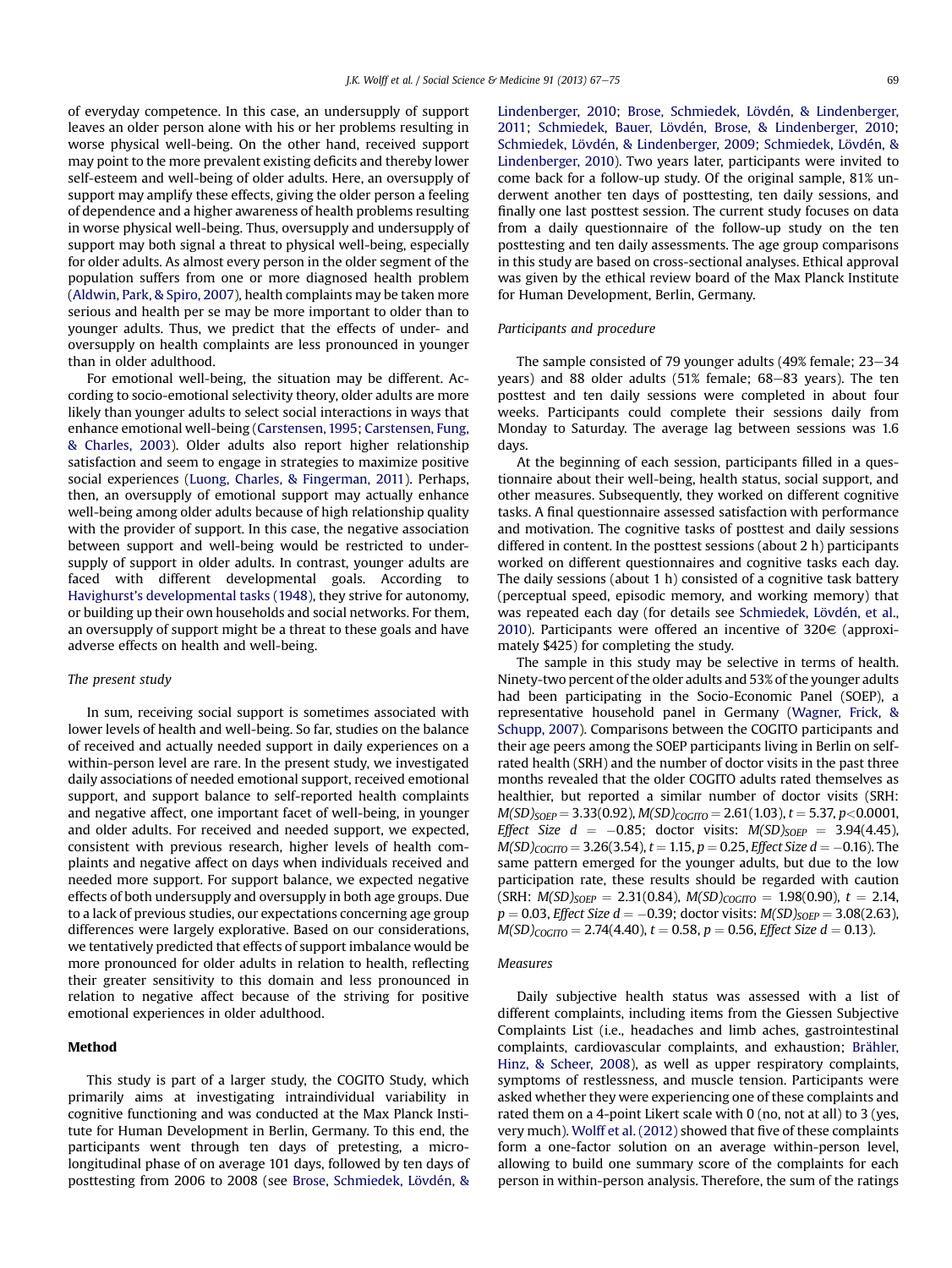<span id="page-3-0"></span>of the health complaints headaches and limb aches, cardiovascular complaints, exhaustion, upper respiratory complaints, and symptoms of restlessness was included as the dependent variable health complaints in this analysis.

Daily negative affect was assessed with eight items derived from the Positive and Negative Affect Schedule (PANAS; [Watson, Clark, &](#page-8-0) [Tellegen, 1988](#page-8-0)). Participants rated how well the adjectives distressed, upset, hostile, jittery, ashamed, nervous, irritable, and afraid described their momentary mood on a 8-point scale from 0 (does not apply at all) to 7 (applies very well). Two items from the PANAS, namely guilty and scared, were excluded in the follow-up assessment because they showed little or no intraindividual variance in the first phase of the study. The eight items were averaged to obtain one negative affect score.

Daily received and needed emotional support were assessed with the items "How much emotional support did you receive today?" and "How much emotional support did you need today?" Participants rated them on a 5-point scale with 0 (none) to 4 (very much). As the rating scales were shown above each other on the same screen, participants could report over- and undersupply of support by comparing their answers immediately without being explicitly asked. The balance score was calculated by subtracting the amount of needed support from received support on each day. Thus, positive values indicate an oversupply of support and negative values an undersupply. A complete balance of support equals the value of zero.

Daily perceived stress was included as control variable in our analyses. It was assessed with 6 items on an 8-point scale from 0 (does not apply at all) to 7 (applies very well). Items were adapted from the Perceived Stress Scale by [Cohen, Kamarck, & Mermelstein](#page-7-0) [\(1983\)](#page-7-0) and the Daily Inventory of Stressful Events by [Almeida,](#page-7-0) [Wethington, & Kessler \(2002\)](#page-7-0).

## Data analysis

To account for the hierarchical structure of the data and to capture day-to-day associations, the data were analyzed with multilevel models using SAS PROC MIXED. Two levels of analysis were included, with level-one being the number of days completed by the participants. Participants' stable individual characteristics, in turn, represent level-two. Two sets of models were computed, one with daily health complaints, and the other with daily negative affect as the dependent variable. An autoregressive parameter accounting for the uneven spacing of the days (with the SPATIAL POWER covariance function in the REPEATED statement of SAS PROC MIXED) was included in all models. A linear trend for the dependent variable was estimated. Predictors on level-one were the time-varying variables received, needed, and balance support and the control variable perceived stress. They were centered around the individual means. To account for individual differences in intraindividual variability, the centered variables were divided by the intraindividual standard deviations for each individual. Estimating the models without dividing the variables by the individual standard deviations did not change the pattern of results. On level-two, age group and the individual means of the time-varying variables were added as predictors. In all analyses, values of  $p < 0.05$  are interpreted as significant.

Altogether, for each dependent variable (health complaints, negative affect), three multilevel models were estimated: one for each of the predictors, namely support received, needed, and its balance. The following equation was used for received and needed support, with the individual means of the time-varying variables denoted as mean. The predictor variable Session accounts for a potential linear change across study time:

#### Table 1

Means and intraindividual standard deviations of health complaints, negative affect, and the social support measures.

| Variable                                      | Younger adults |      | Older adults |      | p        | Cohen's d |
|-----------------------------------------------|----------------|------|--------------|------|----------|-----------|
|                                               | М              | SD   | M            | SD   |          |           |
| Mean level                                    |                |      |              |      |          |           |
| Needed emotional<br>support                   | 1.31           | 0.82 | 1.01         | 0.77 | 0.02     | 0.38      |
| Received emotional<br>support                 | 1.39           | 0.86 | 1.36         | 0.95 | 0.83     | 0.03      |
| Balance emotional<br>support                  | 0.07           | 0.88 | 0.36         | 0.86 | 0.03     | $-0.33$   |
| Negative affect                               | 1.41           | 0.92 | 0.49         | 0.61 | < 0.0001 | 1.21      |
| Sum of health<br>complaints                   | 1.53           | 1.17 | 1.46         | 1.63 | 0.75     | 0.05      |
| Mean intraindividual standard deviation (ISD) |                |      |              |      |          |           |
| Needed emotional<br>support                   | 0.80           | 0.31 | 0.63         | 0.33 | 0.001    | 0.53      |
| Received emotional<br>support                 | 0.87           | 0.30 | 0.72         | 0.34 | 0.003    | 0.47      |
| Balance emotional<br>support                  | 0.88           | 0.37 | 0.78         | 0.37 | 0.08     | 0.27      |
| Negative affect                               | 0.64           | 0.29 | 0.31         | 0.24 | < 0.0001 | 1.25      |
| Sum of health<br>complaints                   | 1.29           | 0.7  | 0.9          | 0.58 | 0.0001   | 0.61      |

Dependent variable $_{ij} = \beta_0 + \beta_1(Session_{ij}) + \beta_2(AgeGroup_i)$  $+\beta_3$ (Support mean<sub>i</sub>) +  $\beta_4$ (Support<sub>ij</sub>)  $+\beta_5$ (Support<sub>ij</sub> × AgeGroup<sub>i</sub>) +  $u_{oi}$  $+u_{1i}$ (Sesssion<sub>ij</sub>)  $+u_{2i}$ (Support<sub>ij</sub>)  $+r_{ij}$ . (1)

Reported health complaints and negative affect, respectively, of a person i on occasion j is predicted by the following fixed effects: the intercept  $\beta_0$ , the linear trend  $\beta_1$ , the age group (0 younger adults; 1 = older adults)  $\beta_2$ , the individual mean of received or needed support  $\beta_3$ , the needed or received support of person *i* on occasion *i*  $\beta_4$ , the interaction of a person's needed or received support on occasion *j* with age group  $\beta_5$ . A significant interaction of needed or received support and age group would indicate age group differences in the main effects. The following random effects are included in the equation to account for potential interindividual differences in parameters: the person's deviation from the average level of the dependent variable  $u_{0i}$ , the person's deviation from the average linear trend  $u_{1i}$ , the person's deviation from the average main effect of needed or received support  $u_{2i}$ , and  $r_{ij}$  as the person *i*'s deviation from the individual level of the dependent variable at occasion j.

The equation of the model including the balance of received and needed support as predictor was comparable to Equation (1), with Balance\_mean<sub>i</sub> and Balance<sub>ij</sub> instead of Support\_mean<sub>i</sub> and Support<sub>ij</sub>, and with the additional predictor Balance $_{ij}^2$  (as well as the corresponding random effects and interactions with age group). $<sup>1</sup>$ </sup>

In all models, likelihood ratio tests were used to determine whether random effects of support were significant. Random coefficients were assumed to be normally distributed with a mean of zero and variances represented by  $\sigma_u^2$  and  $\sigma_r^2$ , and all random effects were allowed to covary. For the sake of clarity, the control variables daily perceived stress and mean perceived stress are not reported in the equation and the result tables.

 $1$  To test whether the quadratic effect is either driven only by received or needed support, we also estimated the models with the balance score controlling for either received or needed support. Results were robust for negative affect as well as health complaints as outcomes.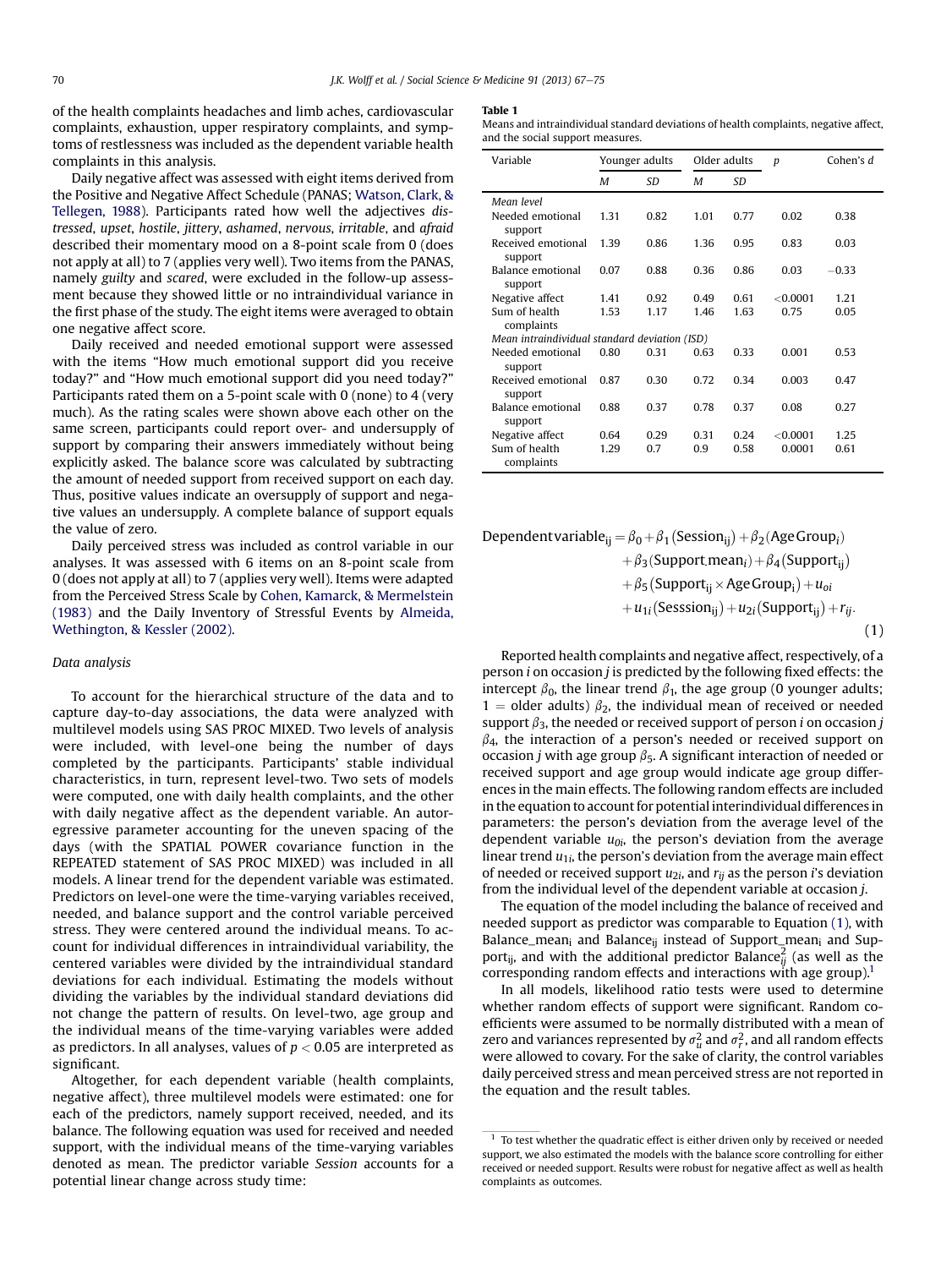## Results

# Descriptive statistics

[Table 1](#page-3-0) shows the means and intraindividual standard deviations of all variables, separately for the two age groups. Older adults reported significantly less needed emotional support and lower negative affect. Younger adults had a significantly lower balance support: On average the older adults received more support than needed, while younger adults' balance score was almost zero. Older adults fluctuated significantly less from day to day in received and needed emotional support, negative affect, and health complaints.

## Received and needed support

In Table 2 the estimates of the multilevel models with received and needed emotional support as predictors are shown separately for the dependent variables health complaints and negative affect. We predicted main effects of received and needed support, indicating that the more support needed or received the more health complaints and negative affect are reported.

#### Health complaints as the dependent variable

There was no reliable effect of received support on health complaints ( $\beta = 0.05$ ,  $F(1,3134) = 2.08$ ,  $p = 0.15$ ). In accordance with our assumptions, the predicted main effect of needed support was positive and significant, indicating that on days with more support needed, more health complaints were reported ( $\beta = 0.19$ ,  $F(1,3134) = 17.54$ ,  $p < 0.0001$ ). Needed emotional support accounted for 7% of the within-person variance of the health complaints. None of the interactions with age group were significant.

# Negative affect as the dependent variable

Received support did not significantly predict negative affect  $(\beta = -0.02, F(1,3134) = 1.44, p = 0.23)$ . Yet, the main effect of needed support was reliable ( $\beta$  = 0.16, F(1,3134) = 79.98,  $p < 0.0001$ ). Additionally, there was a significant interaction of needed support and age group ( $\beta = -0.13$ ,  $F(1,3134) = 30.24$ ,  $p < 0.0001$ ). Age group accounted for 26% of the slope variance of needed support. In separate analyses for the age groups, the relationship between needed support and negative affect was significant in both age groups, but stronger for younger adults than for older adults. In younger adults, 11% and, in older adults, 2% of the

#### Table 2

| Multilevel models with predictors needed or received emotional support. |
|-------------------------------------------------------------------------|
|                                                                         |

within-person variance of negative affect was accounted for by needed support ( $\beta_{old} = 0.04$ ,  $F(1,1669) = 15.64$ ,  $p < 0.0001$ ;  $\beta_{\text{voung}} = 0.17$ ,  $F(1,1464) = 45.54$ ,  $p < 0.0001$ ). In sum, in line with predictions, needed support was related to more negative affect on the same day in both age groups.

### Balance of received and needed support

The estimates of the multilevel models with the balance of received and needed emotional support as predictor are shown in [Table 3.](#page-5-0) We expected a significant quadratic relationship between balance support and negative affect and health complaints, indicating more negative affect and more health complaints in case of over- and undersupply of support and the least negative affect and health complaints in case of balanced support. For older adults, this quadratic relationship was assumed to be less pronounced for negative affect and more pronounced for the health complaints.

## Health complaints as the dependent variable

Linear balance and quadratic balance support were significant predictors of health complaints,  $\beta_{\text{balance}} = -0.11$ ,  $F(1,3132) = 7.03$ ,  $p = 0.01$ ;  $\beta_{\text{balance}^2} = 0.07$ ,  $F(1,3132) = 11.02$ ,  $p = 0.001$ . In addition, the interaction of quadratic balance support and age group was significant, indicating age differences in the quadratic association between younger and older adults,  $\beta = -0.07$ ,  $F(1,3132) = 6.12$  $p = 0.01$ . Separate analyses for younger and older adults showed significant effects of linear and quadratic balance support only in younger adults. For them, linear and quadratic balance accounted for 4% of the within-person variance of the health complaints,  $\beta_{\text{balance}} = -0.12, F(1,1463) = 5.30, p = 0.02; \beta_{\text{balance}^2} = 0.07,$  $F(1,1463) = 8.08$ ,  $p = 0.005$ . The daily relationships between balance support and health complaints for both age groups are illustrated in [Fig. 2A](#page-5-0).

## Negative affect as the dependent variable

Linear and quadratic balance were significant level-one predictors,  $\beta_{\text{balance}} = -0.14$ ,  $F(1,3132) = 72.53$ ,  $p < 0.0001$ ;  $\beta_{\text{halance}^2} = 0.05$ ,  $F(1,3132) = 25.68$ ,  $p < 0.0001$ . In addition, the interactions of linear balance support and age group as well as of quadratic balance support and age group were reliable, indicating age differences in linear and quadratic relations,  $\beta_{balance} \times age$  $_{group}=0.12$ , F(1,3132)  $=$  24.20, p  $<$  0.0001;  $\beta_{balance^{2}} \times$  age group  $=$   $-0.05,$  $F(1,3132) = 15.46$ ,  $p < 0.0001$ . Separate analyses by age group

| Dependent variable           | Health complaints |          |                  |          | Negative affect |          |                  |          |
|------------------------------|-------------------|----------|------------------|----------|-----------------|----------|------------------|----------|
| Independent support variable | Needed support    |          | Received support |          | Needed support  |          | Received support |          |
| Parameter                    | Estimate (SE)     | p        | Estimate (SE)    | p        | Estimate (SE)   | р        | Estimate (SE)    | p        |
| Fixed effects                |                   |          |                  |          |                 |          |                  |          |
| Intercept                    | 1.05(0.51)        | 0.04     | 1.11(0.52)       | 0.03     | 0.07(0.24)      | 0.77     | 0.25(0.26)       | 0.33     |
| Linear trend                 | $-0.01(0.01)$     | 0.06     | $-0.01(0.01)$    | 0.06     | $-0.004(0.002)$ | 0.05     | $-0.01(0.002)$   | 0.01     |
| Age group                    | 0.03(0.24)        | 0.89     | 0.05(0.23)       | 0.84     | $-0.60(0.11)$   | < 0.0001 | $-0.63(0.12)$    | < 0.0001 |
| Support mean                 | $-0.03(0.13)$     | 0.81     | $-0.04(0.12)$    | 0.76     | 0.21(0.07)      | 0.001    | $-0.02(0.06)$    | 0.70     |
| Support                      | 0.19(0.05)        | < 0.0001 | 0.05(0.04)       | 0.15     | 0.16(0.02)      | < 0.0001 | $-0.02(0.02)$    | 0.23     |
| Age group $\times$ Support   | $-0.10(0.06)$     | 0.13     | $-0.01(0.05)$    | 0.79     | $-0.13(0.02)$   | < 0.0001 | 0.01(0.02)       | 0.51     |
| Random effects <sup>a</sup>  |                   |          |                  |          |                 |          |                  |          |
| Intercept                    | 1.87(0.26)        | < 0.0001 | 1.84 (0.26)      | < 0.0001 | 0.41(0.05)      | < 0.0001 | 0.44(0.06)       | < 0.0001 |
| Linear trend                 | 0.004(0.001)      | < 0.0001 | 0.004(0.001)     | < 0.0001 | 0.0003(0.0001)  | < 0.0001 | 0.0002(0.0001)   | 0.0002   |
| Support                      | 0.09(0.02)        | < 0.0001 | 0.03(0.01)       | 0.01     | 0.01(0.003)     | < 0.0001 | 0.004(0.002)     | 0.003    |
| Autoregression               | 0.28(0.02)        | < 0.0001 | 0.28(0.02)       | < 0.0001 | 0.18(0.02)      | < 0.0001 | 0.20(0.03)       | < 0.0001 |
| Residual                     | 1.39 (0.04)       |          | 1.45 (0.05)      |          | 0.26(0.01)      |          | 0.27(0.01)       |          |

Note. Support = kind of support in the model (see row "independent support variable" in top of table), Support\_mean = individual mean of variable, Support = individual deviations from the individual mean on a particular day, divided by the intraindividual standard deviation,  $SE =$  standard error, all models were controlled for perceived stress on mean level and as time varying variable.

p-Values of random effects of the variables intercept, linear trend, and support are those of a  $\chi^2$  difference test of models with and without these effects.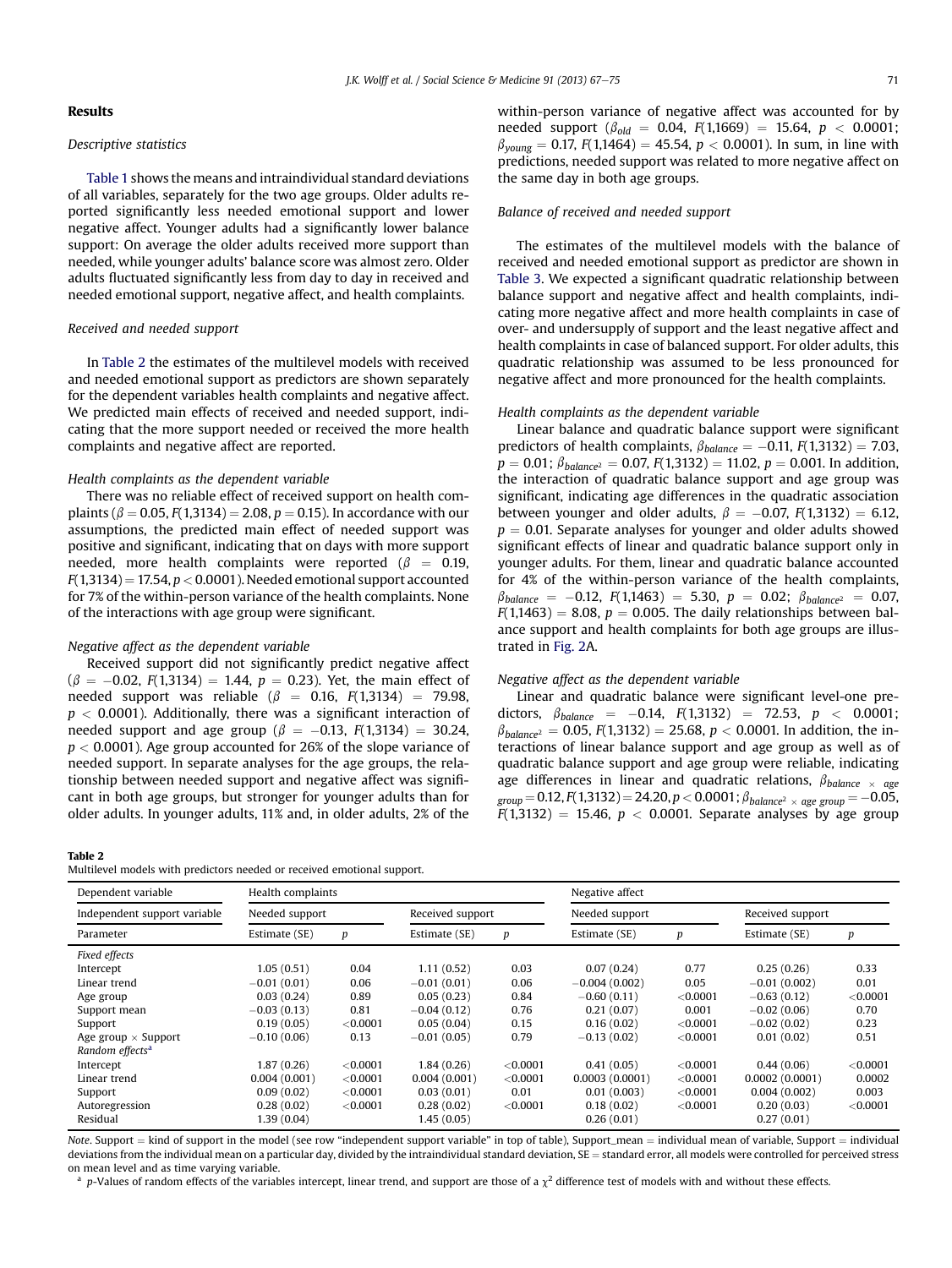#### <span id="page-5-0"></span>Table 3

| Multilevel model with the balance of received and needed support as predictor. |  |
|--------------------------------------------------------------------------------|--|
|--------------------------------------------------------------------------------|--|

| Dependent variable                     | Health complaints                  |          | Negative affect |                  |  |
|----------------------------------------|------------------------------------|----------|-----------------|------------------|--|
| Parameter                              | Estimates (SE)<br>$\boldsymbol{p}$ |          | Estimates (SE)  | $\boldsymbol{p}$ |  |
| Fixed effects                          |                                    |          |                 |                  |  |
| Intercept                              | 0.93(0.51)                         | 0.07     | 0.23(0.24)      | 0.35             |  |
| Linear trend                           | $-0.01(0.01)$                      | 0.03     | $-0.01(0.002)$  | 0.01             |  |
| Age group                              | 0.12(0.24)                         | 0.63     | $-0.55(0.12)$   | < 0.0001         |  |
| Balance mean                           | $-0.03(0.12)$                      | 0.82     | $-0.20(0.06)$   | 0.001            |  |
| Balance                                | $-0.11(0.04)$                      | 0.01     | $-0.14(0.02)$   | < 0.0001         |  |
| Balance <sup>2</sup>                   | 0.07(0.02)                         | 0.001    | 0.05(0.01)      | < 0.0001         |  |
| Age group $\times$ Balance             | 0.08(0.06)                         | 0.17     | 0.12(0.02)      | < 0.0001         |  |
| Agegroup $\times$ Balance <sup>2</sup> | $-0.07(0.03)$                      | 0.01     | $-0.05(0.01)$   | < 0.0001         |  |
| Random effects <sup>a</sup>            |                                    |          |                 |                  |  |
| Intercept                              | 1.89(0.27)                         | < 0.0001 | 0.43(0.06)      | < 0.0001         |  |
| Linear trend                           | 0.004(0.001)                       | < 0.0001 | 0.0003(0.0001)  | 0.0001           |  |
| Balance                                | 0.05(0.01)                         | < 0.0001 | 0.01(0.002)     | < 0.0001         |  |
| Balance <sup>2</sup>                   | 0.001(0.004)                       | < 0.0001 | 0.002(0.001)    | < 0.0001         |  |
| Autoregression                         | 0.29(0.02)                         | < 0.0001 | 0.19(0.03)      | < 0.0001         |  |
| Residual                               | 1.44(0.05)                         |          | 0.25(0.01)      |                  |  |

Note. Balance  $=$  received  $-$  needed support on a particular day (individual deviations from the individual mean on a particular day, divided by the intraindividual standard deviation), Balance\_mean = individual mean of variable,  $SE = standard$ error, all models were controlled for perceived stress on mean level and as time varying variable.

 $\overline{p}$ -values of random effects of the variables intercept, linear trend, and Balance, and Balance<sup>2</sup> are those of a likelihood ratio test of models with and without these effects.

showed a significant effect of linear balance support for older adults,  $\beta_{\textit{balance}} = -0.04$ ,  $F(1,1668) = 15.53$ ,  $p < 0.0001$ , and significant effects of linear and quadratic balance support for younger adults,  $\beta_{\textit{balance}}\,=\,-0.16,\ F(1{,}1463)\,=\,45.87,\ p\,<\,0.0001;\ \beta_{\textit{balance}^2}\,=\,0.05,$  $F(1,1463) = 13.05$ ,  $p = 0.0003$ . For older adults, balance support accounted for 2% of the within-person variability of NA. For the younger adults, linear and quadratic balance support taken together accounted for 13% of the within-person variance of negative affect. The daily relationships between balance emotional support and negative affect for both age groups are illustrated in Fig. 2B.

# Discussion

This study investigated the links of received emotional support, needed emotional support, and the balance between the two, respectively, to health complaints as well as negative affect. Associations were investigated as they occur within individuals on a day-to-day basis. Younger and older adults were compared. Needed support was related to more health complaints and more negative affect on the same day, while received support was not. The balance between needed and received support showed the expected quadratic association to negative affect and health complaints, but only among younger adults. In the older adults, a linear association between support balance and negative affect was observed, with negative affect being lower on days with more support.

## Needed support

As expected, on days participants needed more support, they reported more health complaints and more negative affect. For this finding, both directions of influence seem plausible. First, individuals may feel in greater need of support on days with lower physical and emotional well-being. Second, the need for emotional support may lower well-being and exacerbate the experience of health symptoms. Remarkably, these findings were independent from the occurrence of stress on a daily basis and in general, meaning that needing support subsumes more than just the stress experienced by a person. For health complaints, the observed associations did not differ between the two age groups. For negative affect, the association was stronger for younger adults than for older adults. Apparently, younger adults were more sensitive to daily variations in need for support. Potentially, habituation to the need of support over the life course may play a role for older adults. This is also an often discussed explanation for findings of reduced emotional reactivity in older adults [\(Brose et al., 2011](#page-7-0)). Regarding the reverse directionality, younger adults may need more support when feeling bad, whereas older adults may use other coping strategies in cases of negative mood. Thus, they may use strategies such as internal down-regulation of negative affect, revaluation of events or distraction rather than social support to enhance their mood (cf. [Blanchard-Fields, 2007\)](#page-7-0).

## Received support

Received emotional support was not reliably related to reported health complaints or negative affect on the same day. This result is inconsistent with previous research showing that received support is associated with worse outcomes on the same day (e.g., [Gleason](#page-7-0) [et al., 2008;](#page-7-0) [Maisel & Gable, 2009\)](#page-8-0). However, the studies investigating daily relationships so far included received support within couples. In our study, the source of support was not specified. Perhaps, receiving support from less close social partners is less likely to induce negative feelings such as guilt. Future research should investigate whether different kinds and sources of support are differentially related to affect and self-reported health.

## The balance of received and needed support

The balance between received and needed support did show the expected quadratic relationship with health complaints and negative affect in younger adults. In older adults, a small but reliable linear relationship between balance support and negative affect



Fig. 2. Daily relationship between balance support and health complaints (A) and negative affect (B) in both age groups.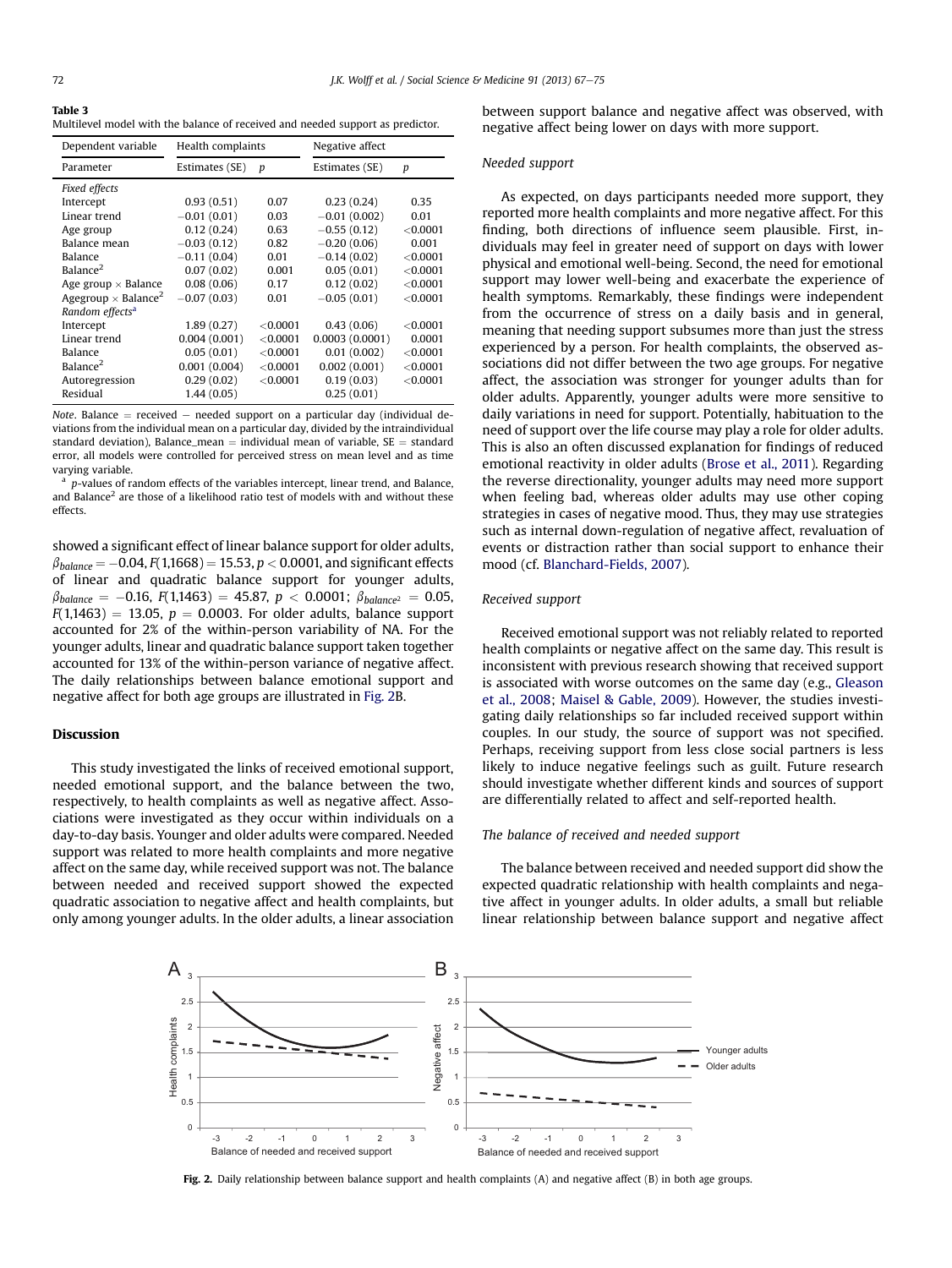was found, indicating that the more support is received the better. In accordance with socio-emotional selectivity theory (cf., [Carstensen et al., 2003](#page-7-0)), older adults seem to be able to make use of an oversupply of support in favor of their well-being. In line with this interpretation, we also replicated a common finding that older adults reported less negative affect (cf., [Charles, Reynolds, & Gatz,](#page-7-0) [2001\)](#page-7-0). It is often discussed that older adults do not need reciprocity in their relationships as much as younger adults, because they know how much support they already gave to their social partners across their whole life (cf. convoy theory; [Antonucci &](#page-7-0) [Akiyama, 1987\)](#page-7-0). Therefore, an oversupply of support may result less often in feelings of guilt among older adults. Contrary to our predictions, older adults did not report more health complaints on days with too little or too much emotional support. This may mean that they do not need the right amount of support to deal with their health complaints, because the complaints may be a chronic condition to which they have adapted or because they use other coping resources to deal with their daily problems. In line with this, the results of less needed but an equal amount of received support in older compared to younger adults (see [Table 1](#page-3-0)) may underline the often made assumption of older adult's better competency to cope with emotional and interpersonal problems ([Blanchard-Fields,](#page-7-0) [2007\)](#page-7-0).

In sum, these results can be interpreted as good news  $-$  older adults are not dependent on a good fit between their need for support and actual help received on that day. At least in daily relationships, they do not seem to be sensitive to under- or oversupply of support in terms of health complaints or negative affect. Older adults also varied less in negative affect and health complaints from day to day than younger adults. This may suggest they are more stable in their emotional and physical experiences [\(Röcke,](#page-8-0) [Li, & Smith, 2009;](#page-8-0) [Wolff et al., 2012\)](#page-8-0) and thereby less affected by unbalanced support. Additionally, emotional close social relationships are stable and high in quality up into old ages and their reliability may even increase with age (e.g., [Fingerman & Charles,](#page-7-0) [2010;](#page-7-0) [Lang, 2000](#page-7-0); [Rook, Mavandadi, Sorkin, & Zettel, 2007\)](#page-8-0). Thus, if needed support is not received today older adults know it will be available in the future. Also, older adults are often more satisfied with their social relationships and therefore may have a less pronounced reaction to conflict that may result from an oversupply of support (cf., [Birditt & Fingerman, 2003;](#page-7-0) [Birditt, Fingerman, &](#page-7-0) [Almeida, 2005](#page-7-0); [Luong et al., 2011\)](#page-8-0). Finally, we cannot exclude that older adults' lower sensitivity to unbalanced support reflects age-related decrements in individuals' ability to recognize when they actually are in need of help. Such decrements may be present in some but not all older adults (cf. [Lang, Rieckmann, & Baltes,](#page-8-0) [2002\)](#page-8-0), and may leave these older individuals without necessary help in situations in which they need it because actual needs are less likely to be communicated.

In younger adults, we could show the expected quadratic relationship for emotional and physical well-being (see [Fig. 2\)](#page-5-0). As in the case of the association between needed support and negative affect, they apparently were more sensitive to under- and oversupply of support than older adults. Perhaps, older adults habituated to needing and receiving support throughout their life and, thus, it affects them less than younger adults. Support oversupply may be a threat to younger adults' developmental goals of autonomy and thereby constitute a stressor in itself [\(Havighurst,](#page-7-0) [1948](#page-7-0)). As shown in [Fig. 2,](#page-5-0) the lowest levels of negative affect or health complaints were reported on days with some oversupply of support. Maybe receiving too much support does not necessarily stress its recipient, but can also be a signal of being loved and cared for. Future research needs to follow up on these ideas. For instance, it seems worth investigating whether the beneficial balance point between needed and received support depends on

the kinds of situations in which younger and older adults need support.

# Limitations and future directions

As shown in the comparison with the SOEP sample, the older participants were selective in terms of subjective health which may have led to an underestimation of the results concerning the health complaints. However, a more objective parameter (doctor visits) did not show this selection bias. Nevertheless, future research should focus on the balance of support and health outcomes in frailer samples of older adults. Additional selection effects may have occurred because study participation was very time consuming and because of the high study incentives which may have attracted individuals from the lower income spectrum.

Further, we cannot rule out that the results of this study are due to cohort effects. Being old today comprises very different experiences than being old in past generations and the life history of the older adults may play an important role, especially concerning social relationships and coping with health problems. For example, social networks have different meanings to younger and older generations (cf. [Shearer & Fleury, 2006](#page-8-0)). Therefore, our results concerning the age differences should be regarded with caution. Future research should investigate the social support  $-$  health/ well-being relationship longitudinally to disentangle aging and cohort effects.

Future studies would benefit a lot from including information on the source of support as this may also have age-differential effects (e.g., [Fiori, Smith, & Antonucci, 2007](#page-7-0)). Relatedly, the predictors generally accounted for larger portions of variance in negative affect than in health complaints. This may be due to the fact that emotional support was used as a predictor, which is more likely to relate to affect than to health. Maybe for other, especially healthrelated, kinds of support (e.g., autonomy support) the effect on health outcomes is stronger. [Magret M. Baltes \(1995\)](#page-7-0) pointed to the importance of the support of independence in older adults. A balance of autonomy support may have shown different results. Also, support oversupply may evoke different emotional reactions than support undersupply. It is conceivable that an undersupply of support induces feelings of loneliness and helplessness, while an oversupply of support provokes emotions like anger and irritability. Future research should investigate effects of the balance of received and needed support of different kinds on various health and wellbeing outcomes in order to differentiate effects of under- and oversupply of support.

The amount of needed and received support was self-reported in this study and reflects the individual perception of what is needed rather than what a person actually needs. Not everyone might be aware of how much emotional support he or she needs. Additionally, as undersupply of support may also result from ineffective strategies to ask for support that is needed, it would be intriguing to find out about interindividual differences in how effectively optimal levels of support are achieved. The report of daily health complaints over only 20 days is of course not representative of the daily life of the participants. It may just represent changes in perceptions or a reflection of an acute illness. Still, if our attention towards health complaints (i.e., suffering from them) is attenuated by social support on a daily basis, this is relevant for illness perceptions and can be an important coping mechanism with diseases.

An important question that can be addressed in future studies is the directionality of the observed associations. Event-sampling techniques in which support is measured prior and after changes in well-being and health would be ideally suited to capture directionality. Moreover, it seems promising to investigate additional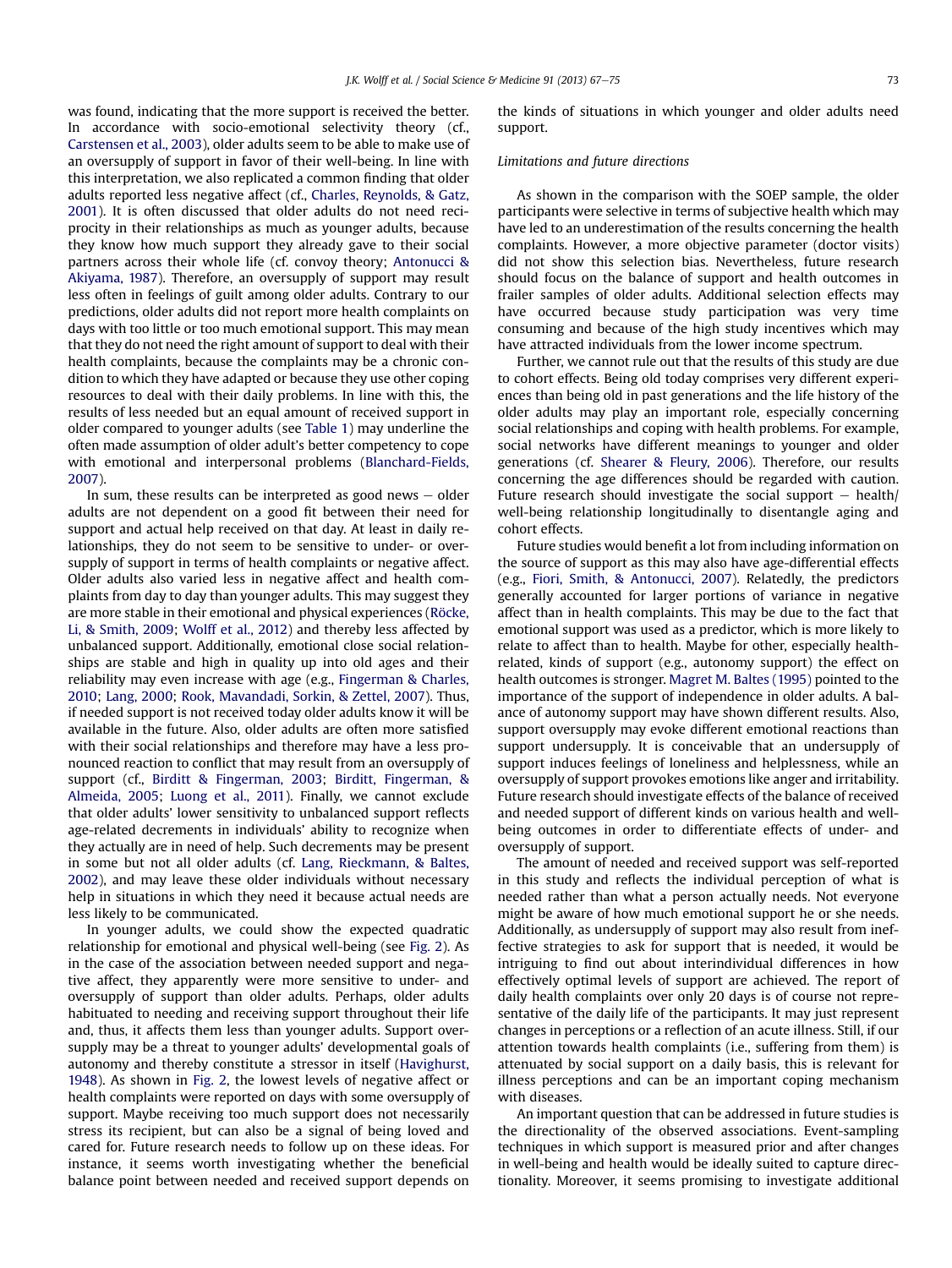<span id="page-7-0"></span>age-specific coping strategies to enhance subjective symptom reporting in, for example, rehabilitation programs. For younger adults, our findings suggest that the provision of emotional support as such may not be enough. Rather, it may be necessary to ascertain the amount of needed support to achieve beneficial effects of received support.

Finally, further research on the underlying mechanisms that explain the social support-health relationship is needed (cf. [Uchino, Bowen, Carlisle, & Birmingham, 2012](#page-8-0)). The short-term effects of a balance of needed and received support are a first step to further understand daily network interactions. Still, future research should clarify whether these positive effects are part of mediation processes that lead to better health or well-being in the long run.

# Conclusion

This study investigated the daily associations of needed support, received support, and the balance between needed and received support to emotional well-being and health complaints. The need for support was related to more health complaints and negative affect on the same day, while received support was not. These effects were reliable controlling for the experienced stress on that day. The association between needed support and negative affect was stronger in younger adults than in older adults. Support balance showed the expected quadratic relationship with negative affect and health complaints in younger adults. Younger adults seem to react more sensitively to over- and undersupply of support. Instead, older adults seem to profit from support when they need it irrespective of whether it exceeds current demands. This study helps to explain earlier results documenting negative associations between received support on health and well-being. It was receiving support that does not match the needs of the recipient rather than receiving support per se that was associated with unfortunate outcomes in younger adults. The current study underscores the need to consider the balance between received and needed support to further our understanding of the relation between support and various aspects of well-being across the adult lifespan.

## Acknowledgements

The authors thank Martin Lövdén, Colin Bauer, Gabriele Faust, Katja Müller-Helle, Birgit Heim, Annette Rentz-Lühning, and a team of highly committed student research assistants for their help in conducting the Study, Julia Delius for editorial assistance, and Clemens Tesch-Römer and Verena Klusmann for helpful discussions on this manuscript. The COGITO Study was supported by the Max Planck Society, including a grant from the innovation fund of the Max Planck Society (M.FE.A.BILD0005); the Alexander von Humboldt Foundation's Sofja Kovalevskaja Award (to Martin Lövdén), which is funded by the German Federal Ministry for Education and Research (BMBF); the German Research Foundation (DFG; KFG 163); and the German Federal Ministry for Education and Research (BMBF; CAI).

#### References

- [Aldwin, C. M., Park, C. L., & Spiro, I. A. \(2007\). Health psychology and aging: an](http://refhub.elsevier.com/S0277-9536(13)00267-0/sref1) [introduction. In C. M. Aldwin, C. L. Park, & A. Spiro, III \(Eds.\),](http://refhub.elsevier.com/S0277-9536(13)00267-0/sref1) Handbook of health [psychology and aging](http://refhub.elsevier.com/S0277-9536(13)00267-0/sref1) (pp. 3-[8\). New York: Guilford Press.](http://refhub.elsevier.com/S0277-9536(13)00267-0/sref1)
- [Almeida, D. M., Wethington, E., & Kessler, R. C. \(2002\). The daily inventory of](http://refhub.elsevier.com/S0277-9536(13)00267-0/sref2) [stressful events: an interview-based approach for measuring daily stressors.](http://refhub.elsevier.com/S0277-9536(13)00267-0/sref2) [Assessment, 9](http://refhub.elsevier.com/S0277-9536(13)00267-0/sref2)(1), 41-[55.](http://refhub.elsevier.com/S0277-9536(13)00267-0/sref2)
- [Antonucci, T. C., & Akiyama, H. \(1987\). Social networks in adult life and a pre](http://refhub.elsevier.com/S0277-9536(13)00267-0/sref3)[liminary examination of the convoy model.](http://refhub.elsevier.com/S0277-9536(13)00267-0/sref3) Journal of Gerontology, 42(5),  $519 - 527$  $519 - 527$ .
- [Antonucci, T. C., & Jackson, J. S. \(1987\). Social support, interpersonal ef](http://refhub.elsevier.com/S0277-9536(13)00267-0/sref4)ficacy, and [health: a life course perspective. In L. L. Carstensen, & B. A. Edelstein \(Eds.\),](http://refhub.elsevier.com/S0277-9536(13)00267-0/sref4) [Handbook of clinical gerontology](http://refhub.elsevier.com/S0277-9536(13)00267-0/sref4) (pp. 291-[311\). New York: Pergamon Press.](http://refhub.elsevier.com/S0277-9536(13)00267-0/sref4)<br>[Atienza, A. A., Collins, R., & King, A. C. \(2001\). The mediating effects of situational](http://refhub.elsevier.com/S0277-9536(13)00267-0/sref5)
- [control on social support and mood following a stressor: a prospective study of](http://refhub.elsevier.com/S0277-9536(13)00267-0/sref5) [dementia caregivers in their natural environments.](http://refhub.elsevier.com/S0277-9536(13)00267-0/sref5) The Journals of Gerontology, [Series B: Psychological Sciences and Social Sciences, 56](http://refhub.elsevier.com/S0277-9536(13)00267-0/sref5)(3), S129–[S139](http://refhub.elsevier.com/S0277-9536(13)00267-0/sref5).
- [Baltes, P. B. \(1987\). Theoretical propositions of life-span developmental psychology:](http://refhub.elsevier.com/S0277-9536(13)00267-0/sref6) [on the dynamics between growth and decline.](http://refhub.elsevier.com/S0277-9536(13)00267-0/sref6) Developmental Psychology, 23,  $611 - 626$  $611 - 626$  $611 - 626$
- [Baltes, M. M. \(1995\). Dependency in old age: gains and losses.](http://refhub.elsevier.com/S0277-9536(13)00267-0/sref7) Current Directions in Psychological Science,  $4(1)$ ,  $14-19$ .
- [Birditt, K. S., & Fingerman, K. L. \(2003\). Age and gender differences in adults](http://refhub.elsevier.com/S0277-9536(13)00267-0/sref8)' de[scriptions of emotional reactions to interpersonal problems.](http://refhub.elsevier.com/S0277-9536(13)00267-0/sref8) The Journals of [Gerontology, Series B: Psychological Sciences and Social Sciences, 58](http://refhub.elsevier.com/S0277-9536(13)00267-0/sref8)(4), P237– [P245.](http://refhub.elsevier.com/S0277-9536(13)00267-0/sref8)
- [Birditt, K. S., Fingerman, K. L., & Almeida, D. M. \(2005\). Age differences in exposure](http://refhub.elsevier.com/S0277-9536(13)00267-0/sref9) [and reactions to interpersonal tensions: a daily diary study.](http://refhub.elsevier.com/S0277-9536(13)00267-0/sref9) Psychology and [Aging, 20](http://refhub.elsevier.com/S0277-9536(13)00267-0/sref9)(2), 330-[340](http://refhub.elsevier.com/S0277-9536(13)00267-0/sref9).
- [Blanchard-Fields, F. \(2007\). Everyday problem solving and emotion: an adult](http://refhub.elsevier.com/S0277-9536(13)00267-0/sref10) developmental perspective. [Current Directions in Psychological Science, 16](http://refhub.elsevier.com/S0277-9536(13)00267-0/sref10)(1),  $26 - 31$  $26 - 31$
- [Bolger, N., & Amarel, D. \(2007\). Effects of social support visibility on adjustment to](http://refhub.elsevier.com/S0277-9536(13)00267-0/sref11) stress: experimental evidence. [Journal of Personality and Social Psychology, 92](http://refhub.elsevier.com/S0277-9536(13)00267-0/sref11)(3), [458](http://refhub.elsevier.com/S0277-9536(13)00267-0/sref11)-[475](http://refhub.elsevier.com/S0277-9536(13)00267-0/sref11)
- [Bolger, N., Zuckerman, A., & Kessler, R. C. \(2000\). Invisible support and adjustment](http://refhub.elsevier.com/S0277-9536(13)00267-0/sref12) to stress. [Journal of Personality and Social Psychology, 79](http://refhub.elsevier.com/S0277-9536(13)00267-0/sref12)(6), 953-[961.](http://refhub.elsevier.com/S0277-9536(13)00267-0/sref12)
- [Brähler, E., Hinz, A., & Scheer, J. W. \(2008\).](http://refhub.elsevier.com/S0277-9536(13)00267-0/sref13) Der Gießener Beschwerdebogen [The [Giessen Subjective Complaints list](http://refhub.elsevier.com/S0277-9536(13)00267-0/sref13)]. Bern: Huber.
- [Brock, R., & Lawrence, E. \(2009\). Too much of a good thing: underprovision](http://refhub.elsevier.com/S0277-9536(13)00267-0/sref14) [versus overprovision of partner support.](http://refhub.elsevier.com/S0277-9536(13)00267-0/sref14) Journal of Family Psychology, 23(2),  $181 - 192$  $181 - 192$
- [Brose, A., Schmiedek, F., Lövdén, M., Molenaar, P. C. M., & Lindenberger, U. \(2010\).](http://refhub.elsevier.com/S0277-9536(13)00267-0/sref15) [Adult age differences in covariation of motivation and working memory per](http://refhub.elsevier.com/S0277-9536(13)00267-0/sref15)[formance: contrasting between-person and within-person](http://refhub.elsevier.com/S0277-9536(13)00267-0/sref15) findings. Research in Human Development,  $7(1)$ ,  $61-78$  $61-78$ .
- [Brose, A., Schmiedek, F., Lövdén, M., & Lindenberger, U. \(2011\). Normal aging](http://refhub.elsevier.com/S0277-9536(13)00267-0/sref16) [dampens the link between intrusive thoughts and negative affect in reaction to](http://refhub.elsevier.com/S0277-9536(13)00267-0/sref16) daily stressors. [Psychology and Aging, 26](http://refhub.elsevier.com/S0277-9536(13)00267-0/sref16)(2), 488-[502.](http://refhub.elsevier.com/S0277-9536(13)00267-0/sref16)
- [Carstensen, L. L. \(1995\). Evidence for a life-span theory of socioemotional selec-](http://refhub.elsevier.com/S0277-9536(13)00267-0/sref17)tivity. [Current Directions in Psychological Science, 4](http://refhub.elsevier.com/S0277-9536(13)00267-0/sref17)(5), 151-[156.](http://refhub.elsevier.com/S0277-9536(13)00267-0/sref17)
- [Carstensen, L. L., Fung, H. H., & Charles, S. T. \(2003\). Socioemotional selectivity](http://refhub.elsevier.com/S0277-9536(13)00267-0/sref18) [theory and the regulation of emotion in the second half of life.](http://refhub.elsevier.com/S0277-9536(13)00267-0/sref18) Motivation and [Emotion, 27](http://refhub.elsevier.com/S0277-9536(13)00267-0/sref18)(2), 103-[123](http://refhub.elsevier.com/S0277-9536(13)00267-0/sref18).
- [Charles, S. T., Reynolds, C. A., & Gatz, M. \(2001\). Age-related differences and change](http://refhub.elsevier.com/S0277-9536(13)00267-0/sref19) [in positive and negative affect over 23 years.](http://refhub.elsevier.com/S0277-9536(13)00267-0/sref19) Journal of Personality and Social [Psychology, 80](http://refhub.elsevier.com/S0277-9536(13)00267-0/sref19)(1), 136-[151.](http://refhub.elsevier.com/S0277-9536(13)00267-0/sref19)
- [Cohen, S. \(1988\). Psychosocial models of the role of social support in the etiology of](http://refhub.elsevier.com/S0277-9536(13)00267-0/sref20) physical disease. [Health Psychology, 7](http://refhub.elsevier.com/S0277-9536(13)00267-0/sref20)(3), 269-[297.](http://refhub.elsevier.com/S0277-9536(13)00267-0/sref20)
- [Cohen, S., Kamarck, T., & Mermelstein, R. \(1983\). A global measure of perceived](http://refhub.elsevier.com/S0277-9536(13)00267-0/sref21) stress. [Journal of Health and Social Behavior, 24](http://refhub.elsevier.com/S0277-9536(13)00267-0/sref21)(4), 385-[396](http://refhub.elsevier.com/S0277-9536(13)00267-0/sref21).
- [Cutrona, C. E. \(1990\). Stress and social support: in search of optimal matching.](http://refhub.elsevier.com/S0277-9536(13)00267-0/sref22) Journal of Social and Clinical Psychology,  $9(1)$ , 3-[14](http://refhub.elsevier.com/S0277-9536(13)00267-0/sref22).
- [Fingerman, K. L., & Charles, S. T. \(2010\). It takes two to tango: why older people have](http://refhub.elsevier.com/S0277-9536(13)00267-0/sref23) the best relationships. [Current Directions in Psychological Science, 19](http://refhub.elsevier.com/S0277-9536(13)00267-0/sref23)(3), 172-[176](http://refhub.elsevier.com/S0277-9536(13)00267-0/sref23).
- [Fiori, K. L., Smith, J., & Antonucci, T. C. \(2007\). Social network types among older](http://refhub.elsevier.com/S0277-9536(13)00267-0/sref24) [adults: a multidimensional approach.](http://refhub.elsevier.com/S0277-9536(13)00267-0/sref24) The Journals of Gerontology, Series B: [Psychological Sciences and Social Sciences, 62B](http://refhub.elsevier.com/S0277-9536(13)00267-0/sref24)(6), P322-[P330](http://refhub.elsevier.com/S0277-9536(13)00267-0/sref24).
- [Gleason, M. E. J., Bolger, N., Iida, M., & Shrout, P. E. \(2008\). Receiving support as a](http://refhub.elsevier.com/S0277-9536(13)00267-0/sref25) [mixed blessing: evidence for dual effects of support on psychological outcomes.](http://refhub.elsevier.com/S0277-9536(13)00267-0/sref25) Journal of Personality and Social Psychology,  $94(5)$ , 824-[838.](http://refhub.elsevier.com/S0277-9536(13)00267-0/sref25)
- [Gleason, M. E. J., Iida, M., Bolger, N., & Shrout, P. E. \(2003\). Daily supportive equity in](http://refhub.elsevier.com/S0277-9536(13)00267-0/sref26) close relationships. [Personality and Social Psychology Bulletin, 29](http://refhub.elsevier.com/S0277-9536(13)00267-0/sref26)(8), 1036-[1045](http://refhub.elsevier.com/S0277-9536(13)00267-0/sref26).
- [Haber, M. G., Cohen, J. L., Lucas, T., & Baltes, B. B. \(2007\). The relationship between](http://refhub.elsevier.com/S0277-9536(13)00267-0/sref27) [self-reported received and perceived social support: a meta-analytic review.](http://refhub.elsevier.com/S0277-9536(13)00267-0/sref27) [American Journal of Community Psychology, 39](http://refhub.elsevier.com/S0277-9536(13)00267-0/sref27)(1-[2\), 133](http://refhub.elsevier.com/S0277-9536(13)00267-0/sref27)-[144](http://refhub.elsevier.com/S0277-9536(13)00267-0/sref27).
- Havighurst, J. R. (1948). [Developmental tasks and education](http://refhub.elsevier.com/S0277-9536(13)00267-0/sref28). Chicago: University of [Chicago Press](http://refhub.elsevier.com/S0277-9536(13)00267-0/sref28).
- [House, J. S., Landis, K. R., & Umberson, D. \(1988\). Social relationships and health.](http://refhub.elsevier.com/S0277-9536(13)00267-0/sref29) [Science, 241](http://refhub.elsevier.com/S0277-9536(13)00267-0/sref29)(4865), 540-[545.](http://refhub.elsevier.com/S0277-9536(13)00267-0/sref29)
- [House, J. S., Landis, K. R., & Umberson, D. \(2003\). Social relationships and health. In](http://refhub.elsevier.com/S0277-9536(13)00267-0/sref30) [P. Salovey, & A. J. Rothman \(Eds.\),](http://refhub.elsevier.com/S0277-9536(13)00267-0/sref30) Social psychology of health (pp. 218-[226\). New](http://refhub.elsevier.com/S0277-9536(13)00267-0/sref30) [York: Psychology Press](http://refhub.elsevier.com/S0277-9536(13)00267-0/sref30).
- [Jou, Y. H., & Fukada, H. \(2002\). Stress, health, and reciprocity and suf](http://refhub.elsevier.com/S0277-9536(13)00267-0/sref31)ficiency of [social support: the case of university students in Japan.](http://refhub.elsevier.com/S0277-9536(13)00267-0/sref31) Journal of Social Psychology,  $142(3)$ ,  $353-370$  $353-370$ .
- [Jung, J. \(1997\). Balance and source of social support in relation to well-being.](http://refhub.elsevier.com/S0277-9536(13)00267-0/sref32) Journal [of General Psychology, 124](http://refhub.elsevier.com/S0277-9536(13)00267-0/sref32)(1), 77-[90.](http://refhub.elsevier.com/S0277-9536(13)00267-0/sref32)
- Karademas, E. C. (2006). Self-effi[cacy, social support and well-being: the mediating](http://refhub.elsevier.com/S0277-9536(13)00267-0/sref33) role of optimism. [Personality and Individual Differences, 40](http://refhub.elsevier.com/S0277-9536(13)00267-0/sref33)(6), 1281-[1290](http://refhub.elsevier.com/S0277-9536(13)00267-0/sref33).
- [Krause, N. \(1997\). Received support, anticipated support, social class, and mortality.](http://refhub.elsevier.com/S0277-9536(13)00267-0/sref34) Research on Aging,  $19(4)$ ,  $387-422$  $387-422$ .
- [Lang, F. R. \(2000\). Endings and continuity of social relationships: maximizing](http://refhub.elsevier.com/S0277-9536(13)00267-0/sref35) intrinsic benefi[ts within personal networks when feeling near to death.](http://refhub.elsevier.com/S0277-9536(13)00267-0/sref35) Journal of Social and Personal Relationships,  $17(2)$ ,  $155-182$  $155-182$ .